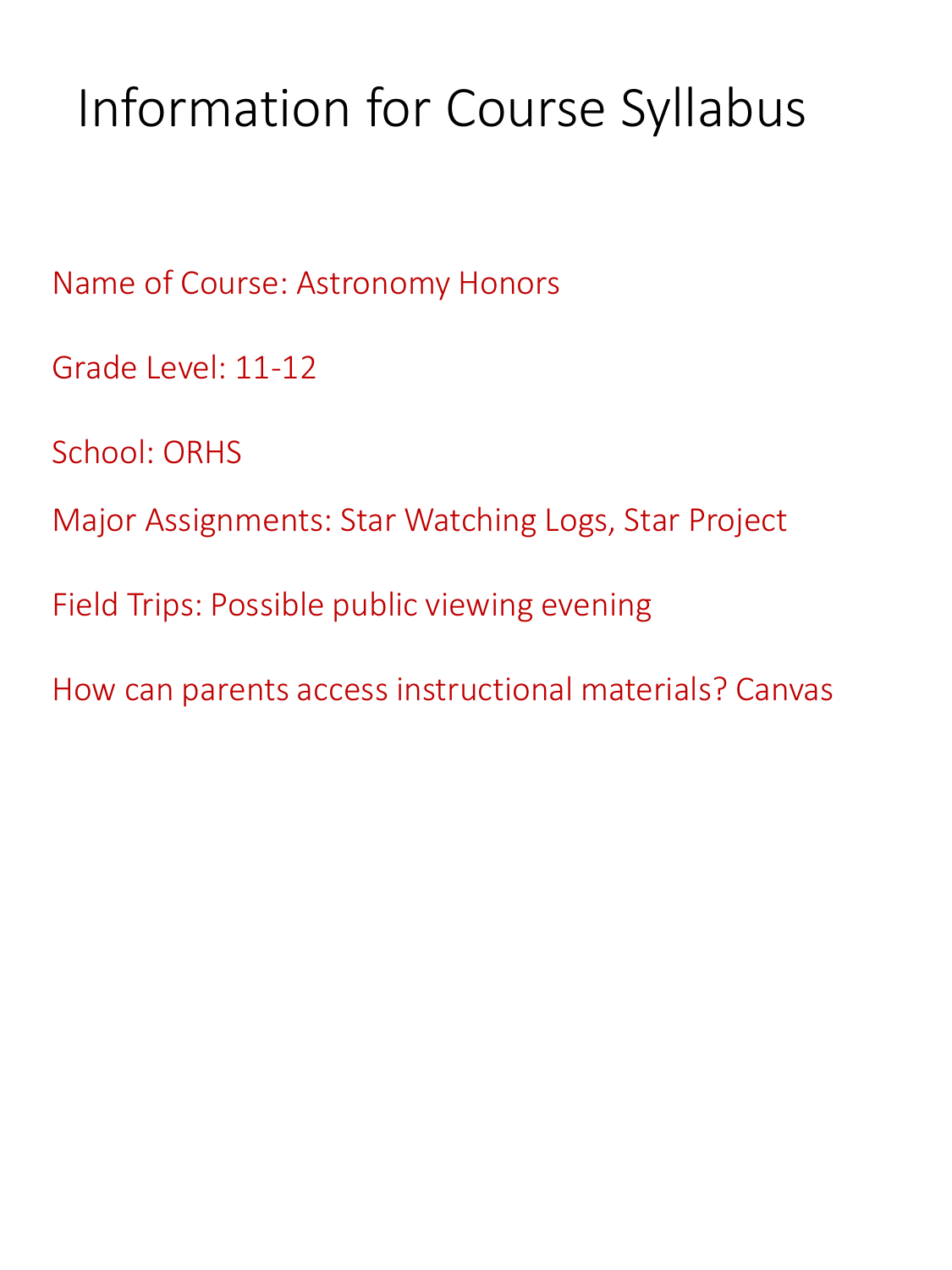### **Astronomy Honors 2021-2022**

## **Term 1**

Observing the Sky **Observing the Sky**

**Our Solar System**

**Our Solar System** 

**ESS.ESS1.5** Analyze and compare image data from instruments used to study deep space (e.g., visible, infrared, radio, refracting and reflecting telescopes, and spectrophotometer). Evaluate the strengths and weaknesses of the instrumentation.

**PHYS.PS4.5** Evaluate the characteristics of the electromagnetic spectrum by communicating the similarities and differences among the different bands. Research and determine methods and devices used to measure these characteristics.

**ESS.ESS1.6** Recognize how advances in deep space research instrumentation over the last 30 years have led to new understandings of Earth's place in the universe and how these advances have benefitted society.

**ESS.ESS1.7** Analyze and interpret data to compare, contrast, and explain the characteristics of objects in the solar system including the sun, planets and their satellites, planetoids, asteroids, and comets. Characteristics include: mass, gravitational attraction, diameter, and composition.

**ESS.ESS1.8** Use mathematical or computational representations to predict motions of the various kinds of objects in our solar system, including planets, satellites, comets, and asteroids, and the influence of gravity, inertia, and collisions on these motions.

**ESS.ESS1.9** Evaluate the evidence for the role of gravitational force and heat production in theories about the origin and formation of Earth. Design a research study to confirm or refute one aspect of such evidence.

**ESS.ESS1.10** Summarize available sources of data within the solar system which provide clues about Earth's formation. Using engineering principles, design a means to gather more data.

**The Sun ESS.ESS1.3** Analyze and interpret data about the mass of a star to predict its composition, luminosity, and temperature across its life cycle, including an explanation for how and why it undergoes changes at each stage. **ESS.ESS1.4** Communicate scientific ideas to explain the nuclear fusion process and how elements with an atomic number greater than helium have been formed in stars, supernova explosions, or exposure to cosmic rays. **ESS.ESS1.7** Analyze and interpret data to compare, contrast, and explain the characteristics of objects in the solar system including the sun, planets and their satellites, planetoids, asteroids, and comets. Characteristics include: mass, gravitational attraction, diameter, and composition.